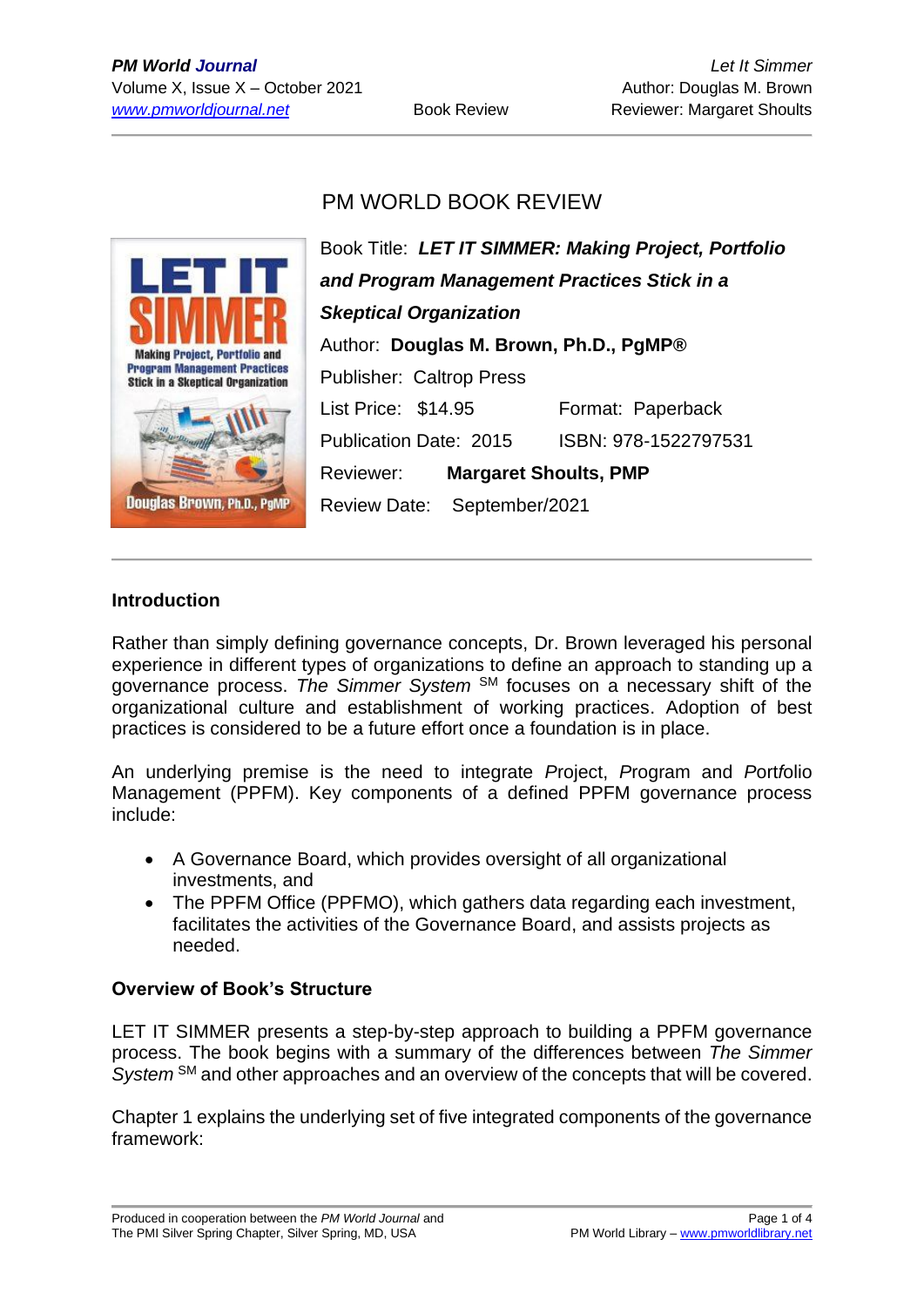- 1. *Four guiding principles* to help maintain focus and avoid confusion: The Pasta Principle, Zero-Sum, Integrity, and Purposeful Humility;
- 2. *Seven sets of data* necessary for PPFM to operate effectively;
- *3. Eight collaborative agreements* to enable build of a robust process;
- *4. Build high-level support* that is necessary for success; and
- *5. Operate a governance board* that will provide oversight.

Each chapter concludes with a practical exercise that enables the reader to consider and document how to apply the concepts just presented to the challenge at hand of establishing PPFM governance. The first exercise challenges the reader to envision the future PPFMO in their organization. Fast forwarding through the book, the last exercise focuses on measuring progress in the implementation of PPFM governance.

## **Highlights**

The comprehensive approach is divided into manageable components to define a governance process. A key component of the approach is gathering and analyzing existing information, such as organization charts, strategic plans, budgets, and projects/activities. Numerous templates are included that illustrate how the information may be consolidated to facilitate building the governance process.

Throughout the book, Dr. Brown shares lessons learned from his own experience in a variety of different types of organizations. The successful, and less successful, examples help the reader to understand some of the challenges that may be faced along the way and how such challenges might be addressed. Analogies throughout the book facilitate understanding a specific concept. Many of the analogies are related to cooking, but others are included, such as the seven "monsters" that can derail an effort to establish PPFM governance.

Dr. Brown's thoughts regarding use of best practices are very clear: Introduction of best practices is not the best starting point for introduction of PPFM governance in an organization. Once a governance foundation is built, best practices should be considered.

### **Highlights: What I liked!**

The Simmer System<sup>SM</sup> presents a practical approach to the introduction of PPFM governance. There is no illusion that each step with be implemented without challenges or data gaps. It is also clear that project, program, and portfolio management must be integrated. Dr. Brown noted that "Results will vary based on the needs of your organization, its executives, your sponsors, staff (if any) and peer managers. And also, your ability to build relationships, a critical skill for any governance manager, and even more so with the collaborative aspects of *The Simmer System* SM."

Key concepts that are the basis for successful implementation of a governance process include: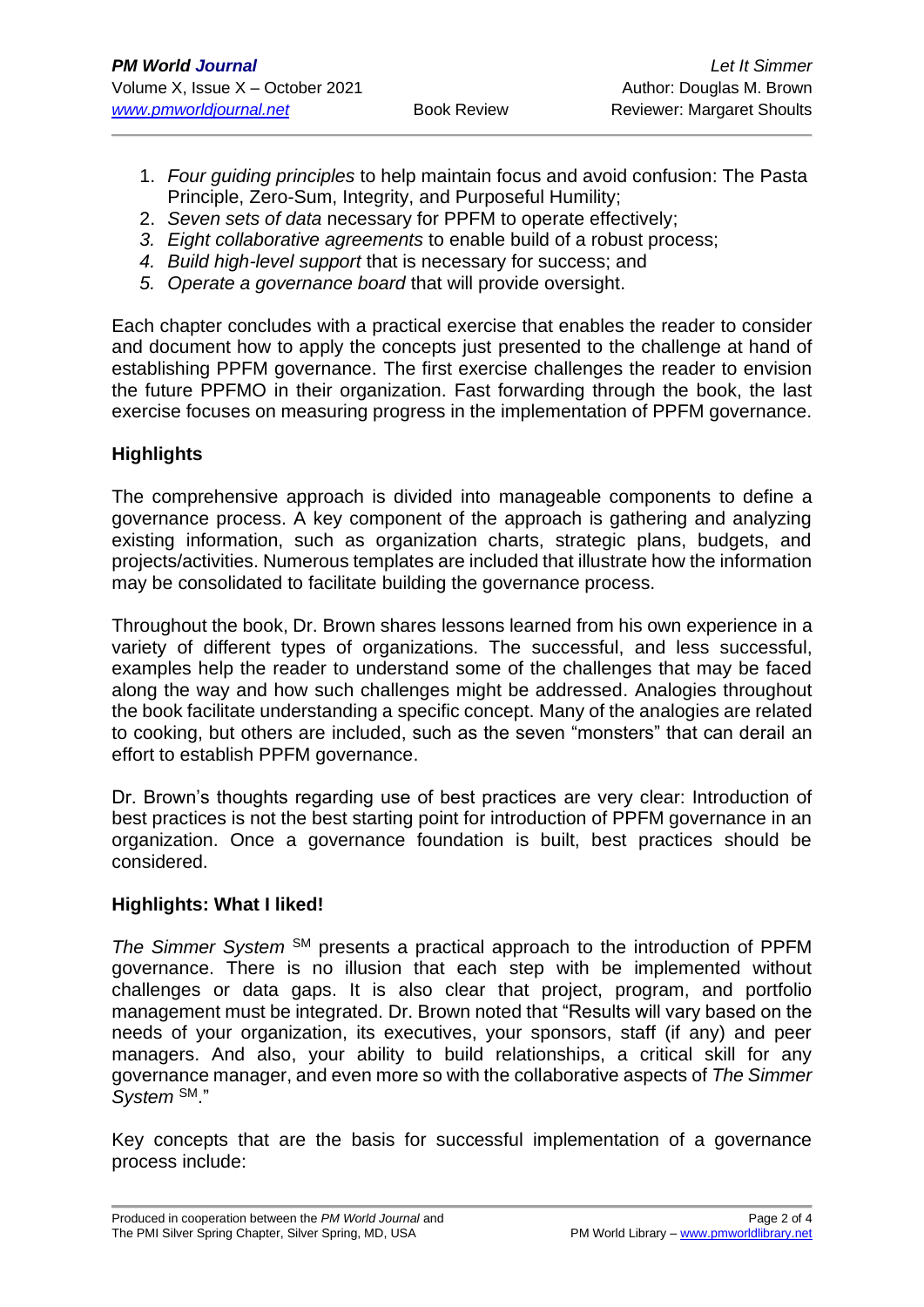• Cooperation between managers and top management support are critical success factors to the organization reaching a point where governance operates effectively. *Note:* Suggestions are provided regarding the best way to reach the required

level of cooperation based upon eight agreements.

- A signed charter for the PPFMO is required. *Note:* The PPFMO consolidates data provided by the projects and activities, providing the basis for the Governance Board to review and make decisions regarding each investment.
- Establishment of the Governance Board requires a signed charter and operating procedures, followed by training. *Note:* Only the Governance Board provides oversight.
- Operations within an organization requires resources and must be considered when project resourcing decisions are made by the Governance Board. *Note:* Operations is treated as a single activity that requires resources. Resources for each project are tracked separately.
- Change is difficult. *Note:* Actionable recommendations are included on recovery when something goes wrong.

Additional resources to support establishment of PPFM governance are available at [www.simmer-system.com.](http://www.simmer-system.com/)

### **Who might benefit from the Book?**

Individuals assigned responsibility for establishment of a PPFM governance process within their organization will benefit from this book. Following the step-by-step approach will facilitate completion of the assignment and may make the responsibility seem less overwhelming. The numerous templates will facilitate establishment of governance as well.

The book will also be useful to those facing the challenge of improving a governance process that is not functioning in an ideal manner as well as business managers seeking an understanding of effective PPFM governance. For example, the approach may be leveraged to understand potential gaps in the existing PPFM governance process and identify opportunities for change.

## **Conclusion**

LET IT SIMMER provides a cookbook for establishment of effective PPFM governance. The underlying premise of the need for integration provides a solid foundation for the approach. The book is not about theoretical concepts of effective governance. Individuals who are looking for direction when faced with the challenge